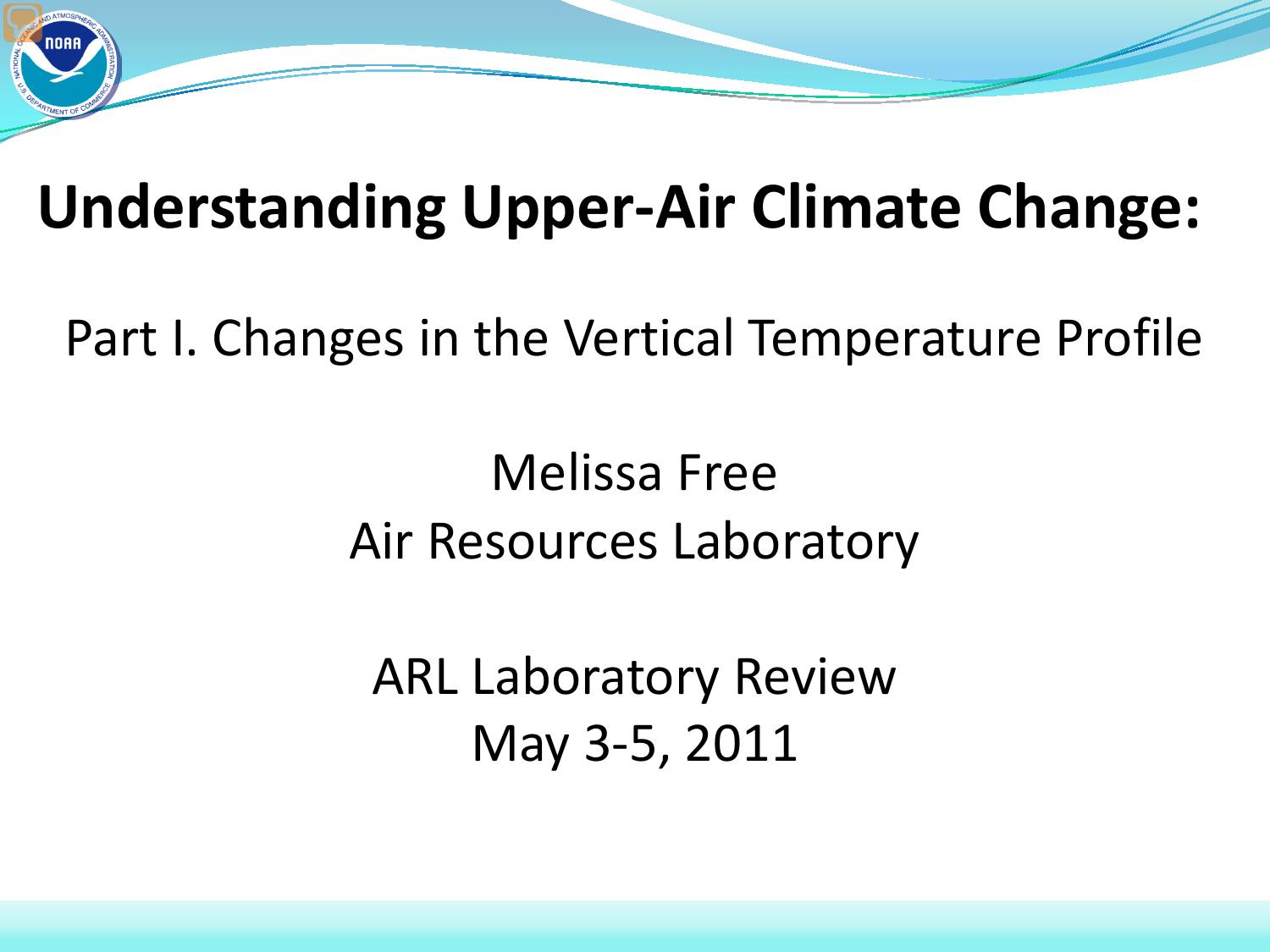# **Goals**



Advance understanding of changes in the vertical temperature profile by:

- Improving data quality through attention to temporal homogeneity
- Extracting useful climate-scale information from radiosonde records
- Building on ARL's historical leadership in using radiosonde data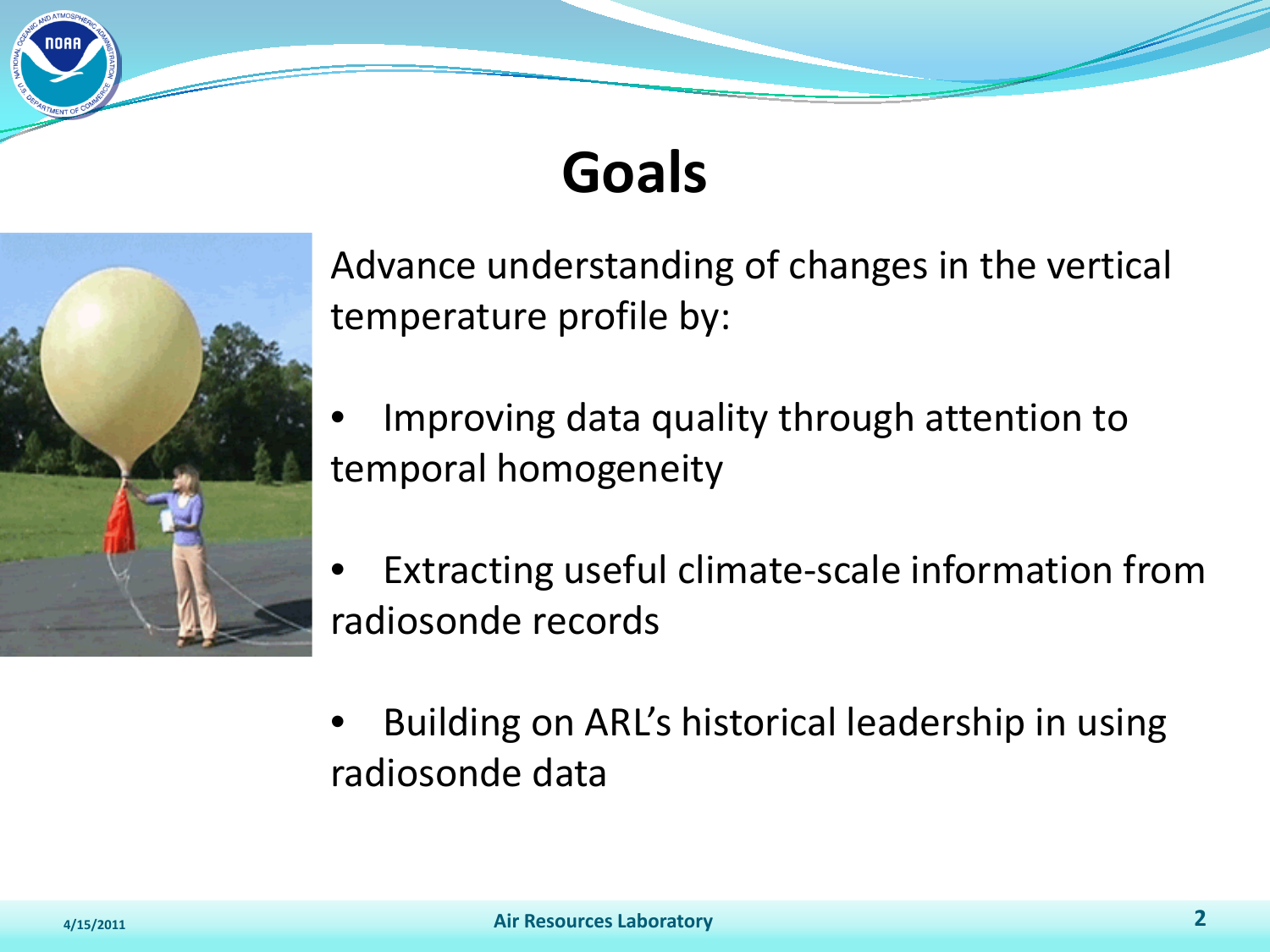

# **Why?**

- 1. Controversy about tropospheric temperature trends and their relation to those at the surface.
- 2. Stratospheric temperature changes affect the ozone layer, and possibly surface climate.
- 3. Changes in profile can be used for detection/attribution.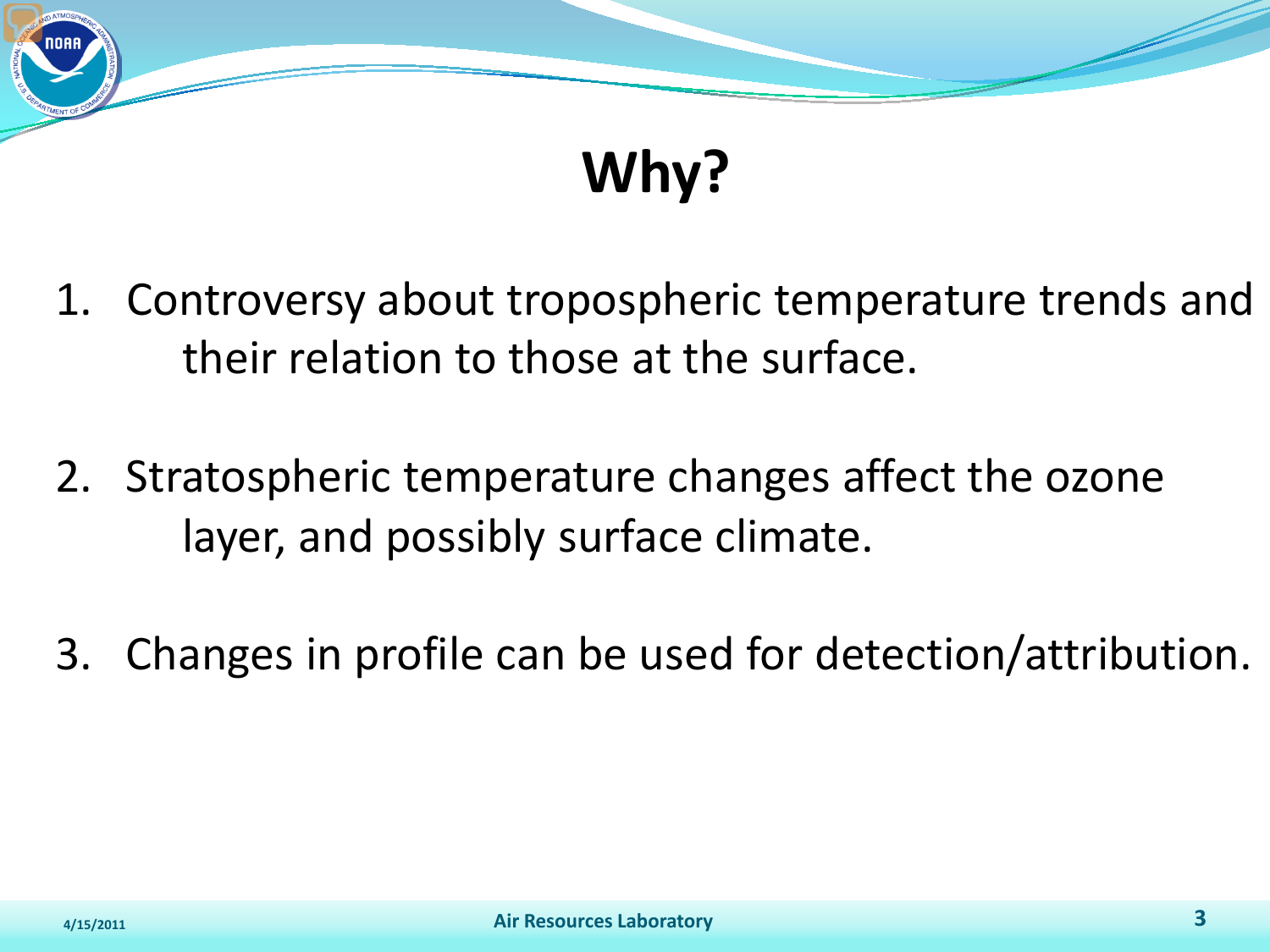

#### **Approaches**

1. Creating climate data records using radiosondes

2. Studying climate effects of volcanic eruptions

3. Investigating effects of ENSO on stratospheric temperatures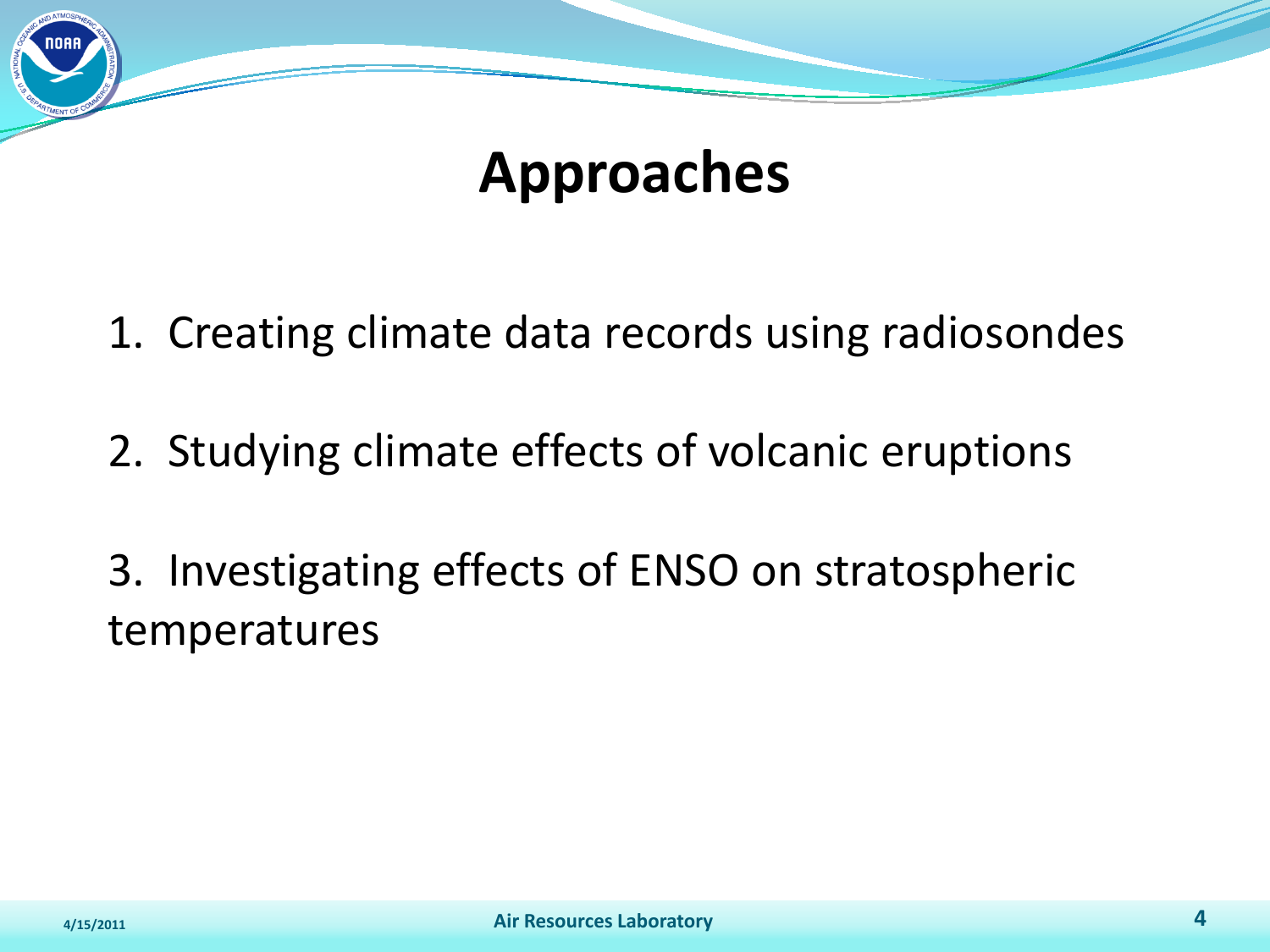1. Creating climate data records using radiosondes Example of the problem:



From Gaffen, JGR (1994)

Effect of instrument change—Metox to VIZ

**4/15/2011 Air Resources Laboratory 5**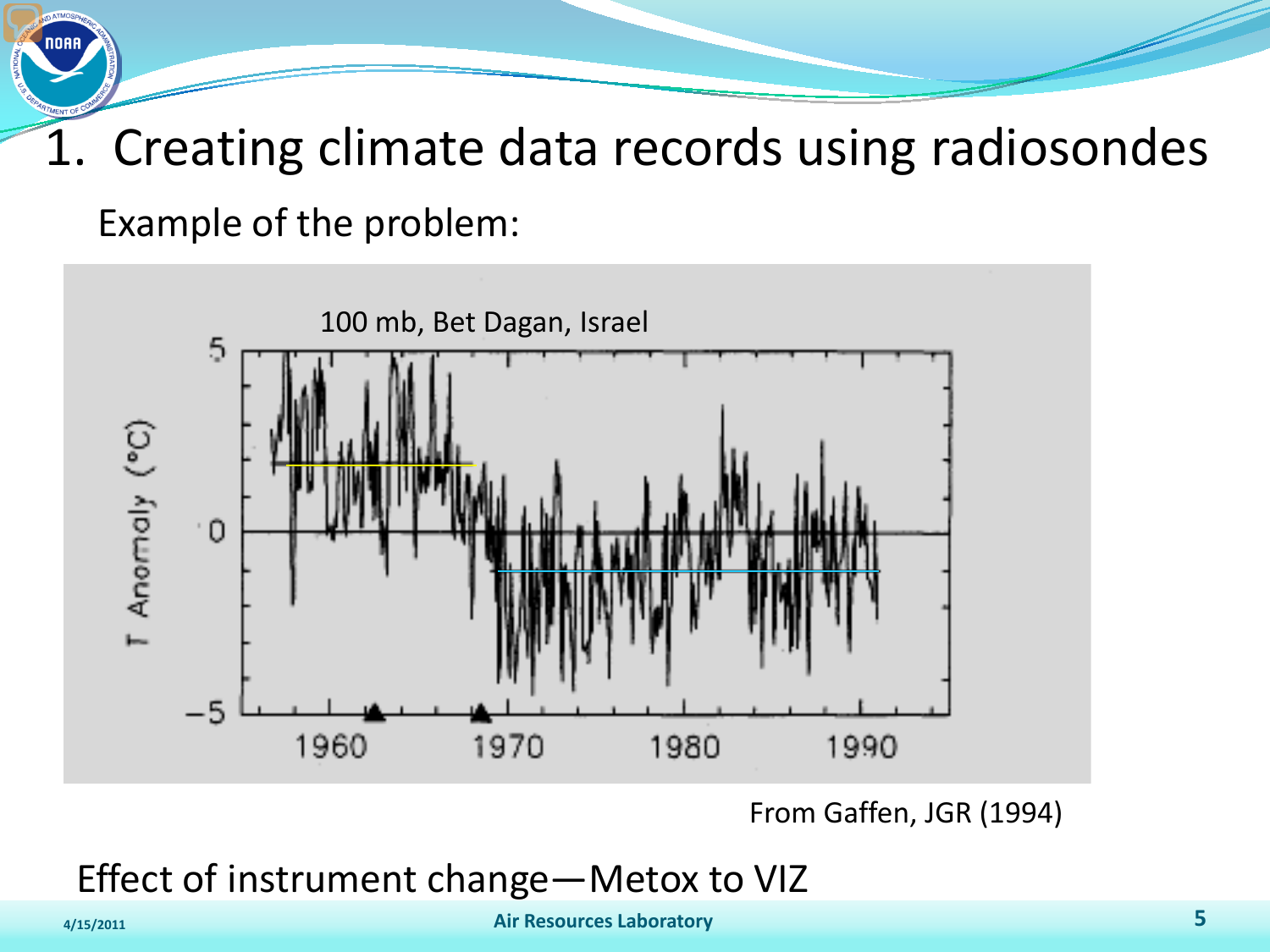

# RATPAC = Radiosonde Atmospheric Temperature Products for Assessing Climate

NOAA Team: ARL: Melissa Free, Dian Seidel GFDL: John Lanzante NCDC: Imke Durre, Tom Peterson

#### **Philosophy:**

- Adjust data without satellite or other reference data (to maintain independence)
- "First do no harm"—Avoid overadjustment
- Carefully selected set of stations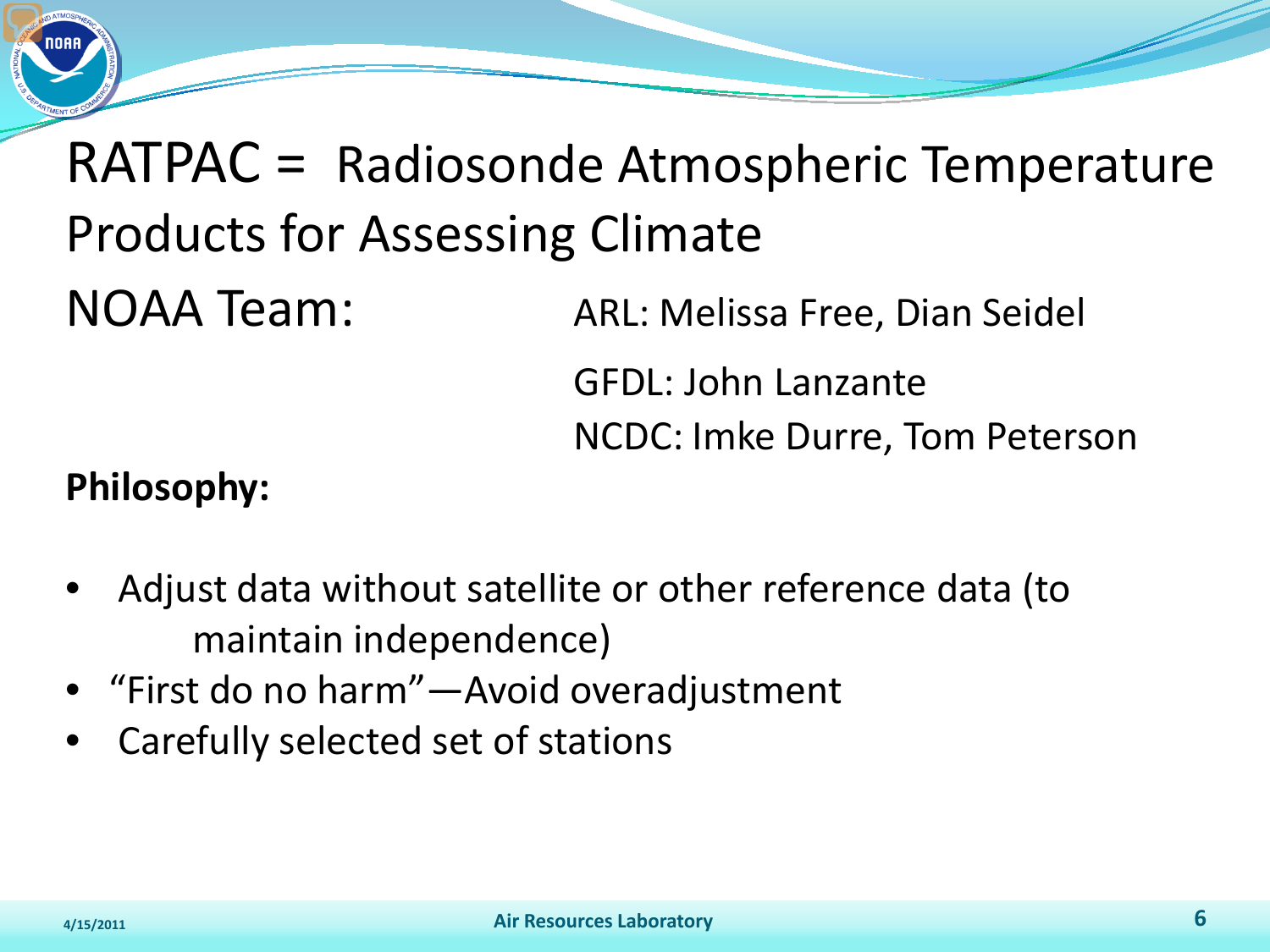# **RATPAC Accomplishments**:

- Regional and monthly mean adjusted radiosonde temperature dataset
- First radiosonde temperature dataset homogenized without the use of satellite data.
- Only NOAA upper-air adjusted radiosonde dataset, transferred to NCDC for monthly operational updating.

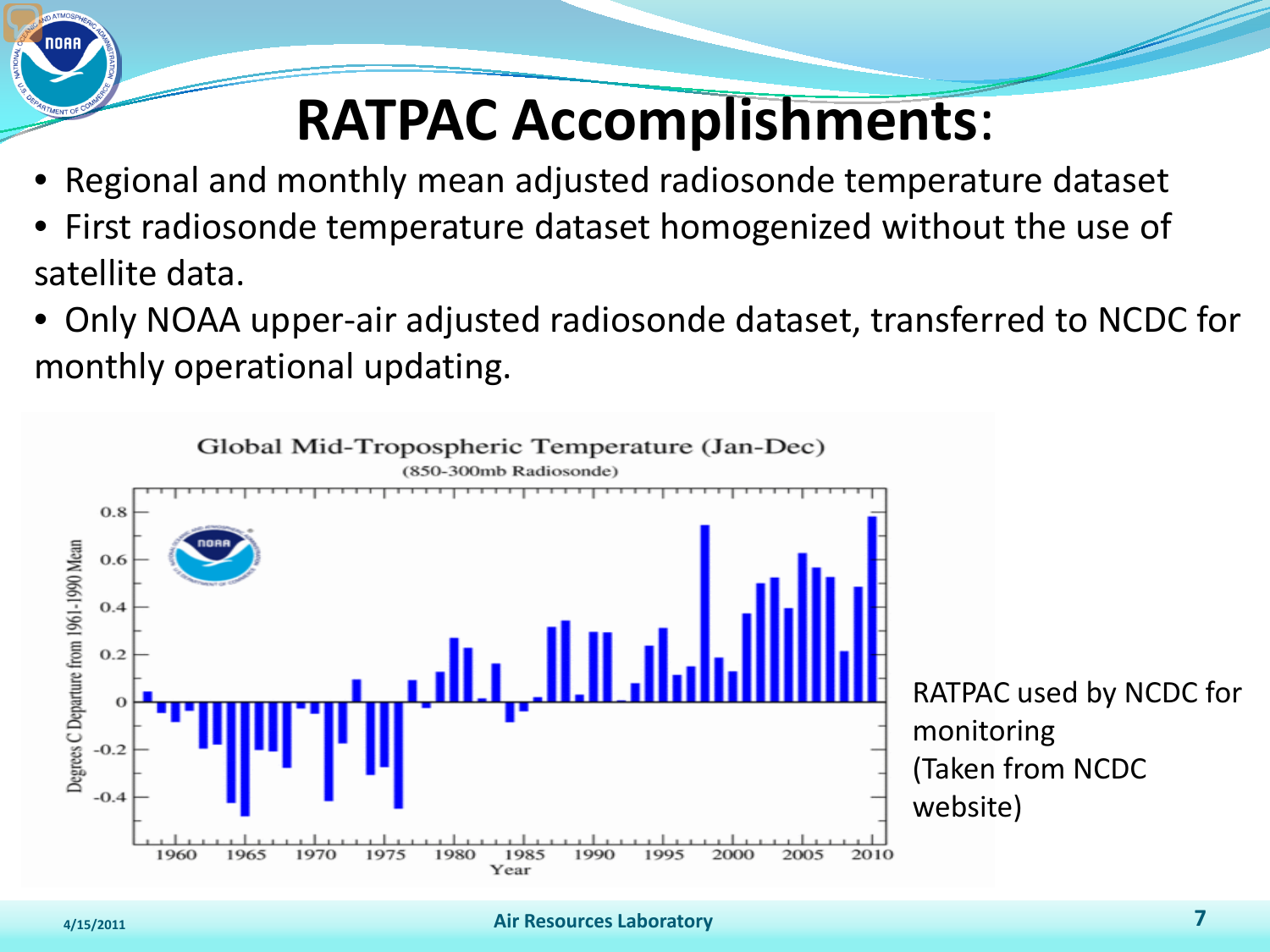## **RATPAC Indicators of Success:**

- Used for assessments (IPCC, BAMS State of Climate Reports)
- Used by numerous other scientists.
- NOAA Bronze Medal 2007
- RATPAC paper referenced by many others





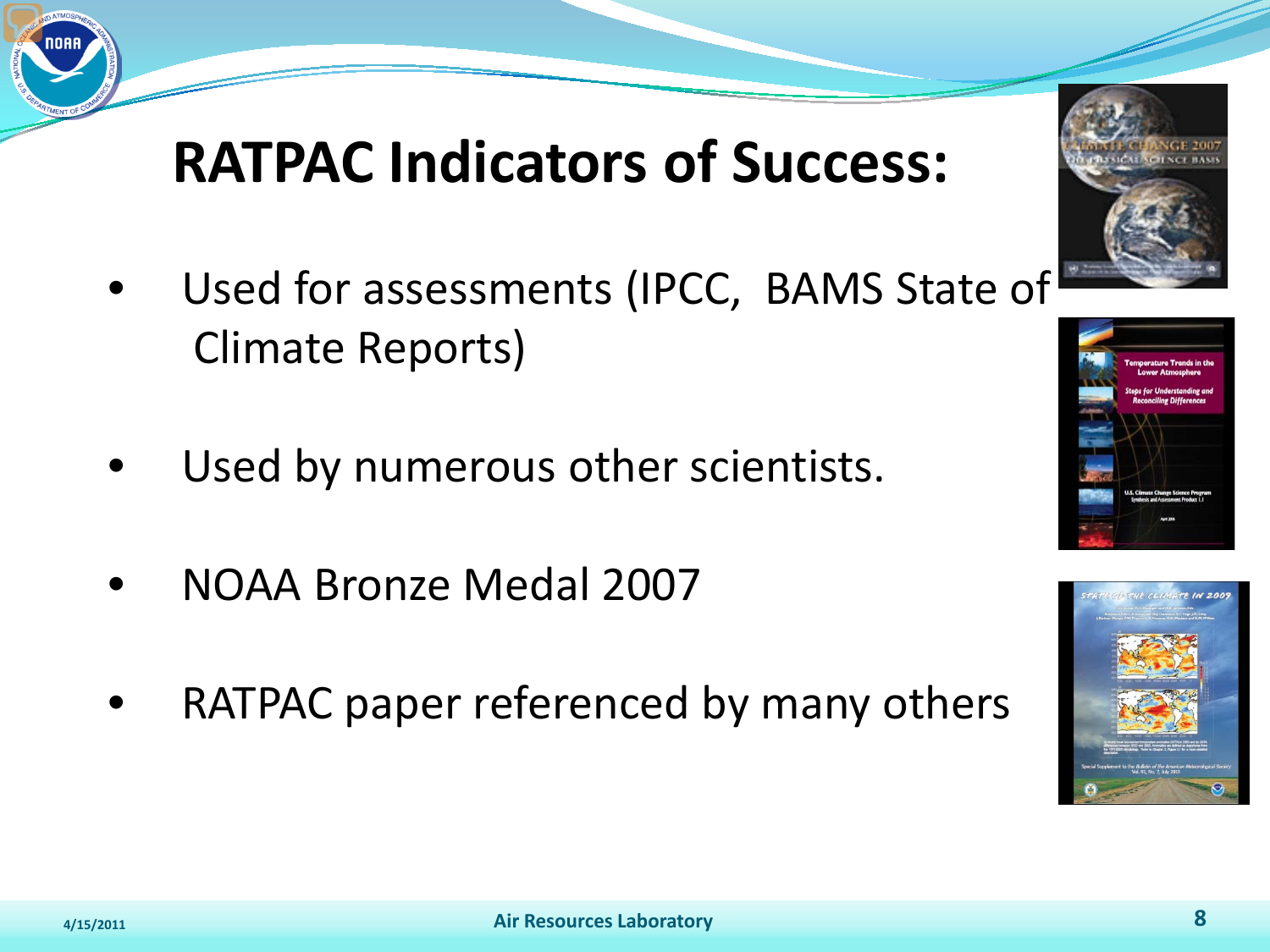# Number of publications\* referencing RATPAC, by year



Total publications to date = 51

\*From Web of Science

**4/15/2011 Air Resources Laboratory 9**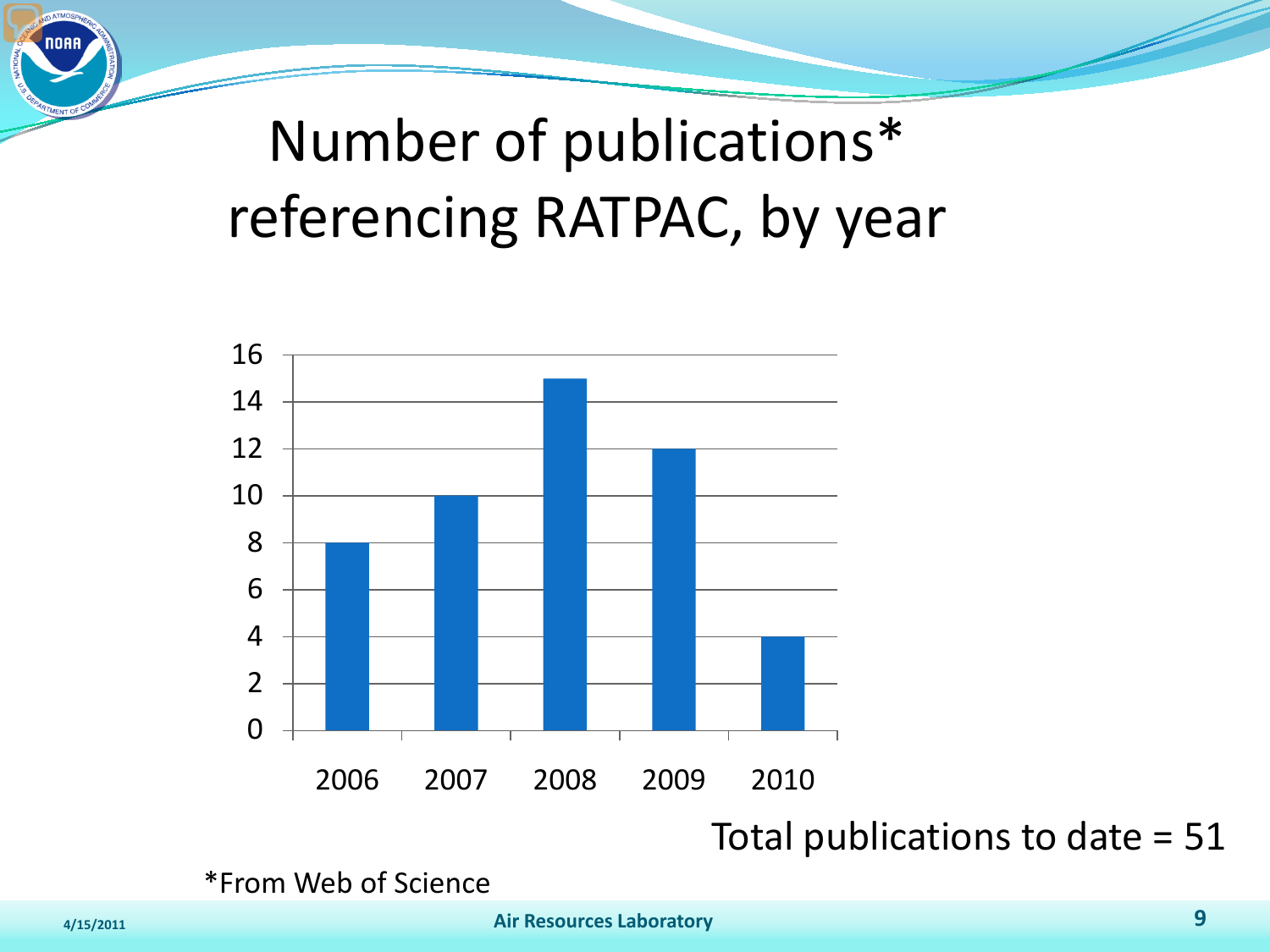# Using RATPAC: Comparing observed trends



#### with models

Trends for 1979-1999 in tropics from sondes and models

**Santer,** Thorne, Haimberger, Taylor, Wigley, Lanzante, Solomon, **Free**, Gleckler, Jones, Karl, Klein, Mears, Nychka, Schmidt, Sherwood, and Wentz, **Int. J. Climatol. (2008)**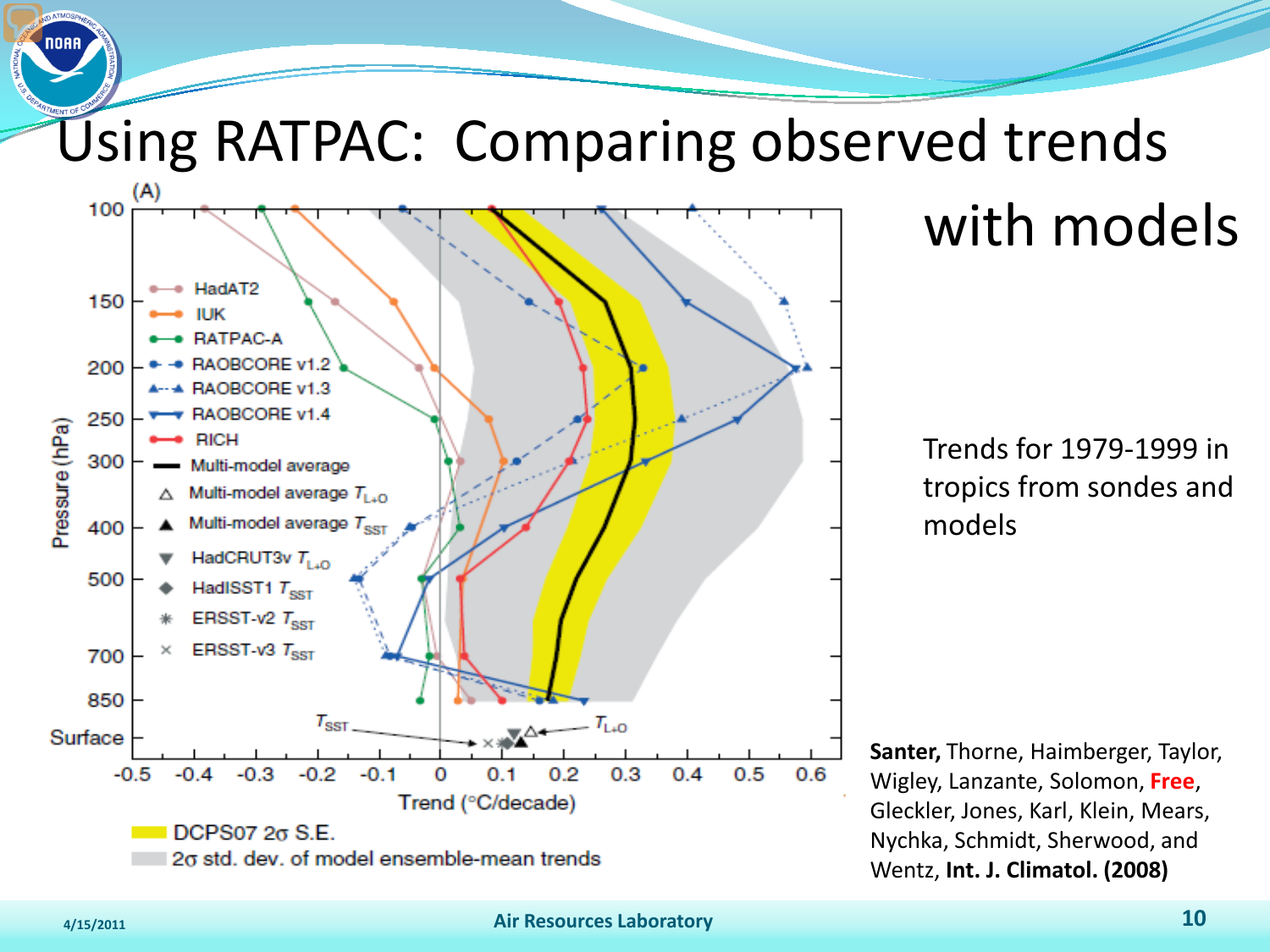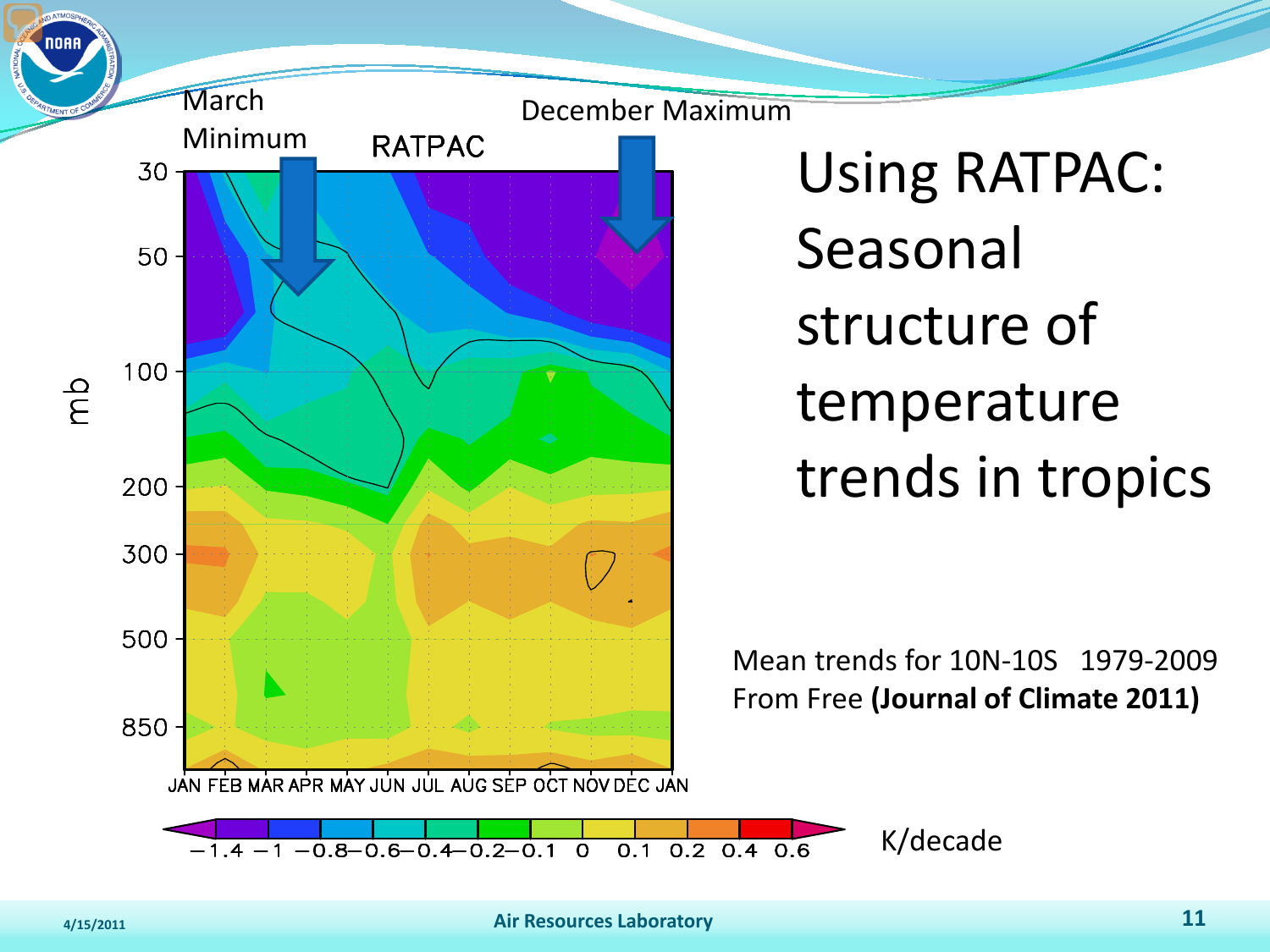# **2. Climate effects of volcanic eruptions**

Many papers on surface effects, fewer on upper air

Previous work mostly looked at layer mean temperatures or used satellite or reanalysis data.

Instead we:

- Examine effects on vertical temperature profile using radiosonde data.
- Carefully separate volcanic effects from other short-term variations.
- Compare to results from climate models.

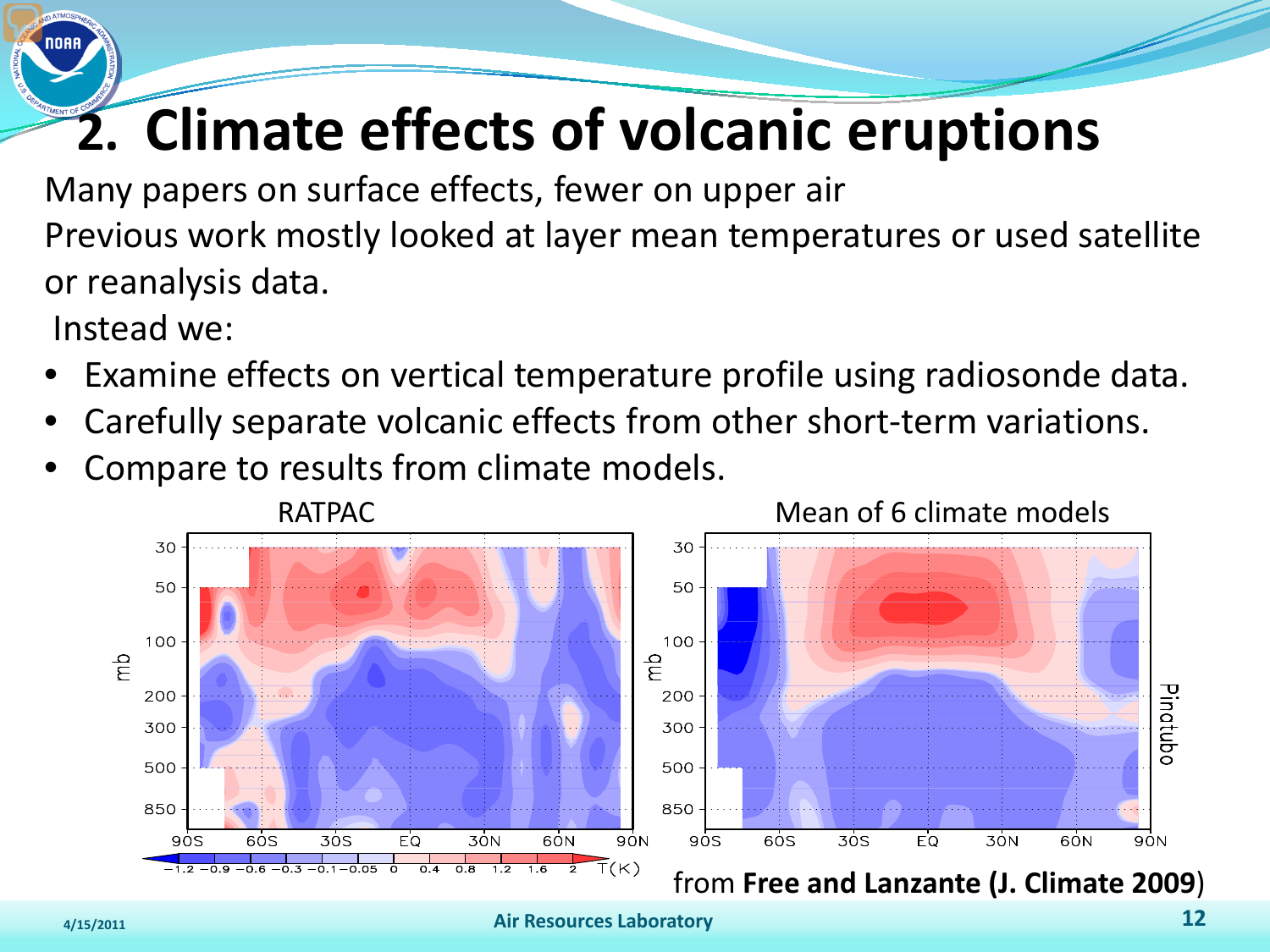#### **Accomplishments:**

Comparing volcanic signals in radiosonde data to those in climate models



#### Fig. 4b from **Free and Lanzante (J. Climate 2009**)

**4/15/2011 Air Resources Laboratory 13**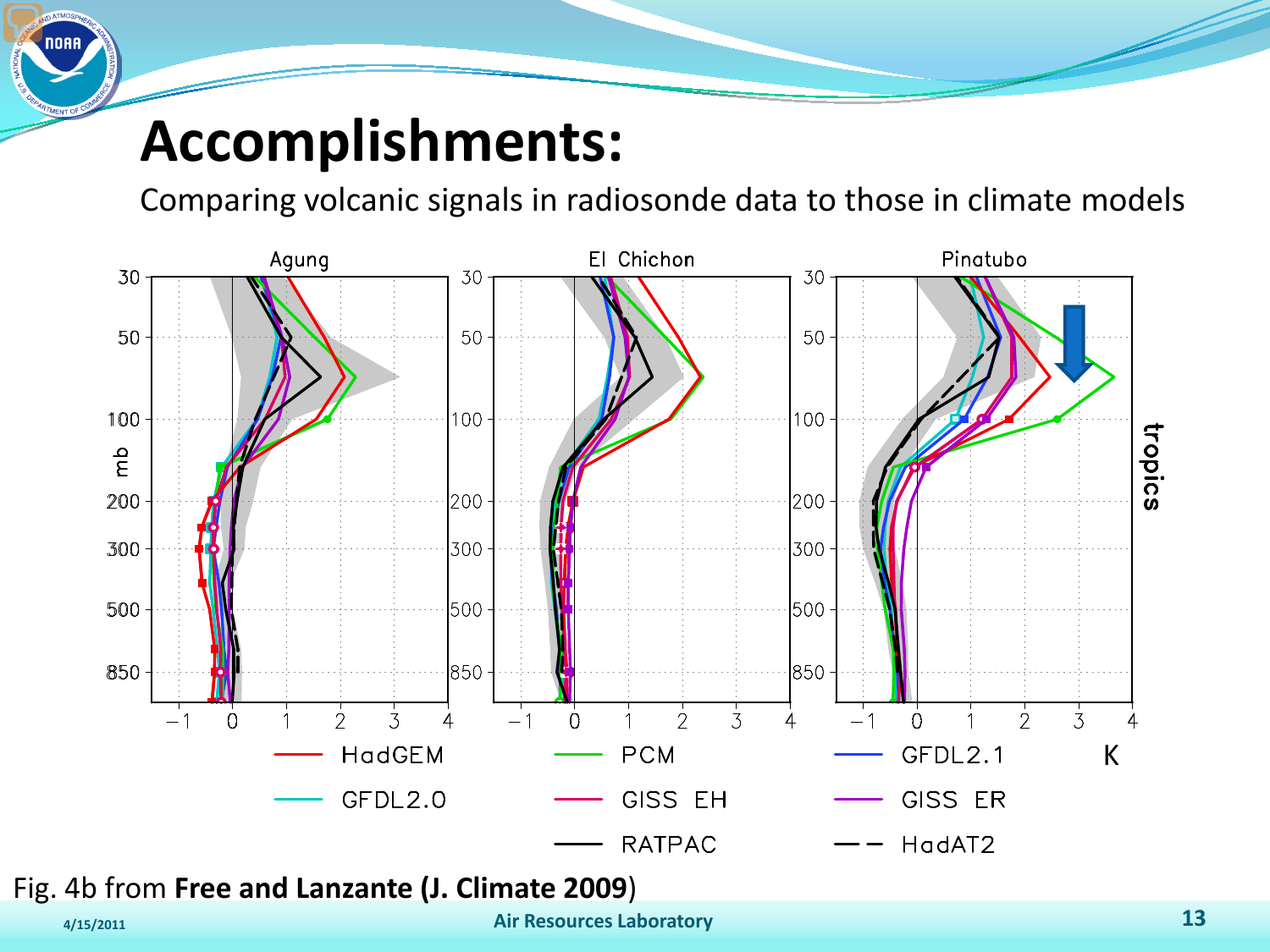#### **3. Effects of ENSO on stratospheric temperatures**

Previous work used single reanalysis or satellite datasets, and examined limited regions or vertical levels. Our approach differed:

- Applied multiple linear regression to radiosonde data
- Used several datasets to test robustness of results
- Looked at whole atmosphere in zonal mean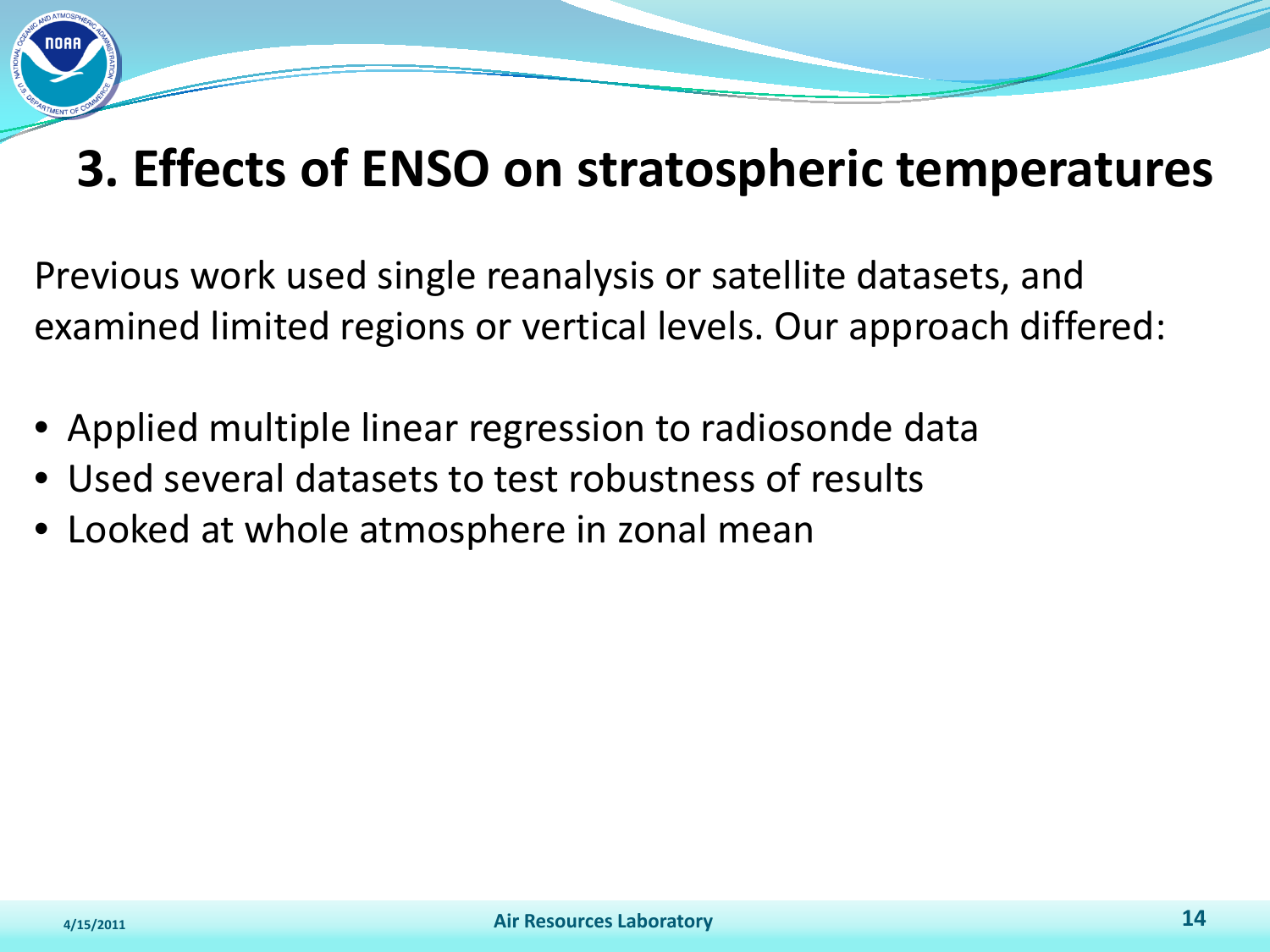#### **Accomplishment:** ENSO effect on stratospheric temperature

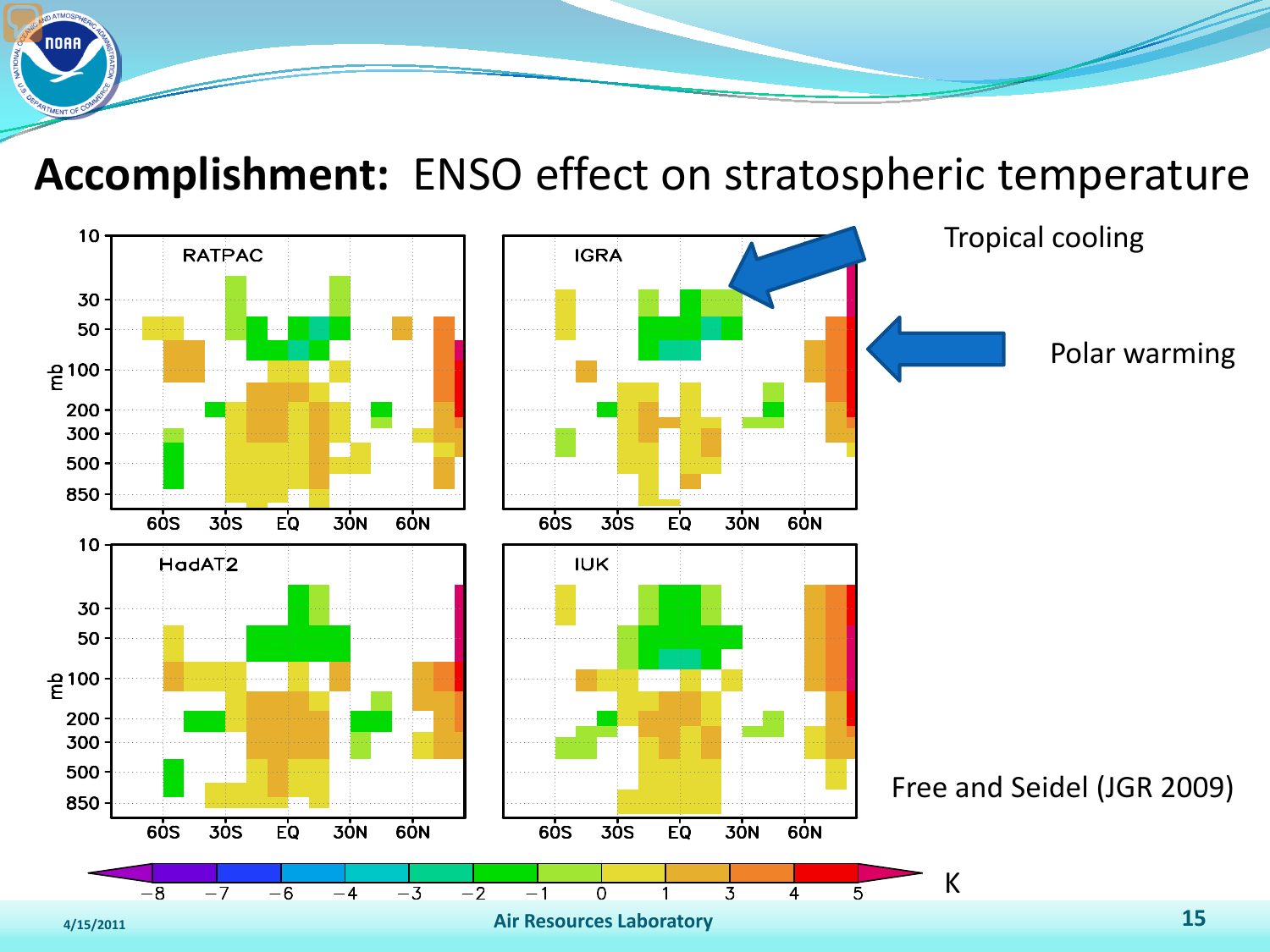## **Summary-Accomplishments:**

- Greater understanding of upper-air temperature trends and their uncertainties
- Clearer picture of effects of volcanoes and ENSO on vertical temperature profile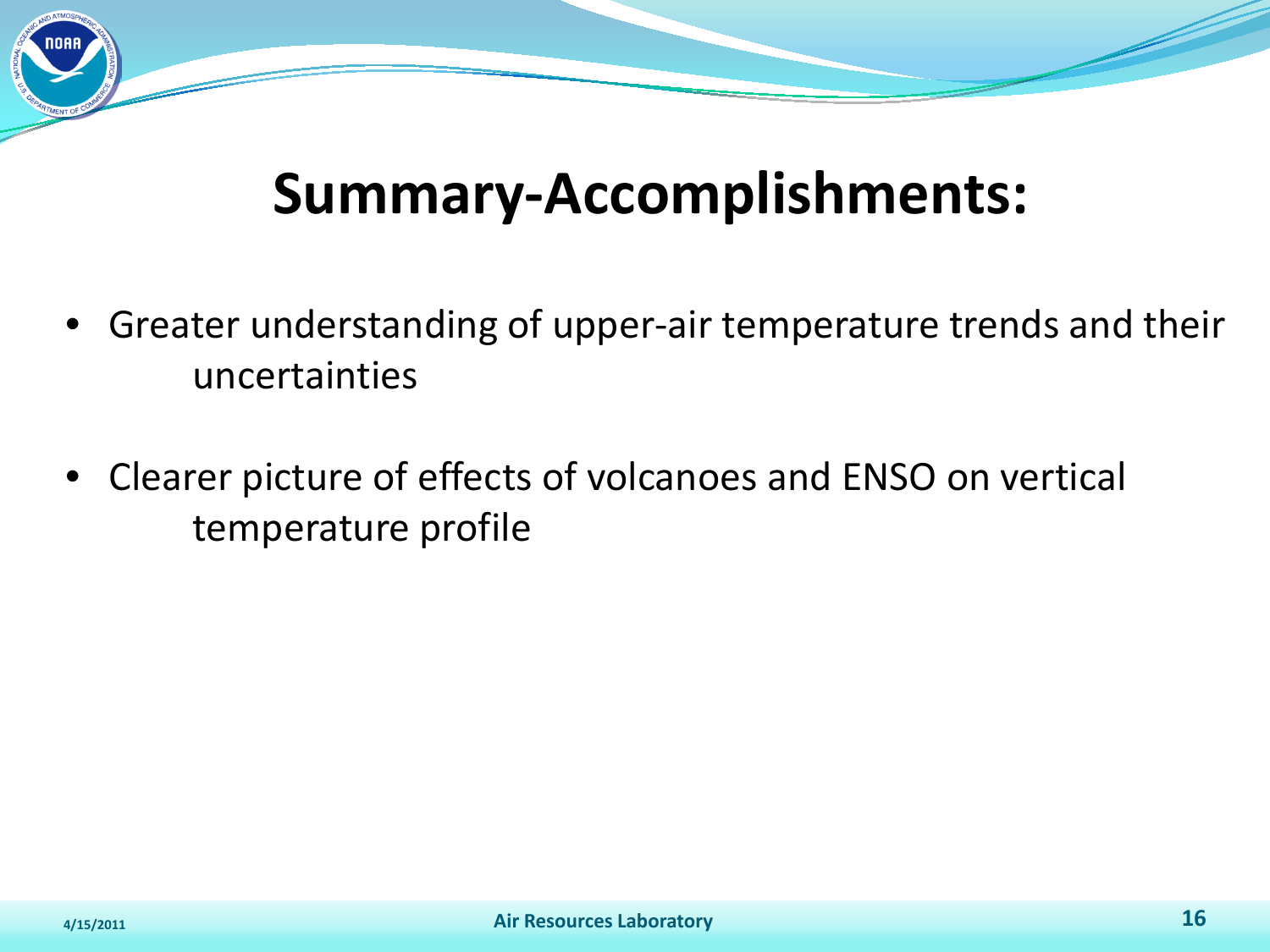#### **Collaborators:**

RATPAC:

NOAA GFDL: John Lanzante NOAA NCDC: Imke Durre, Tom Peterson

Volcanic effects on temperature:

John Lanzante, NOAA GFDL